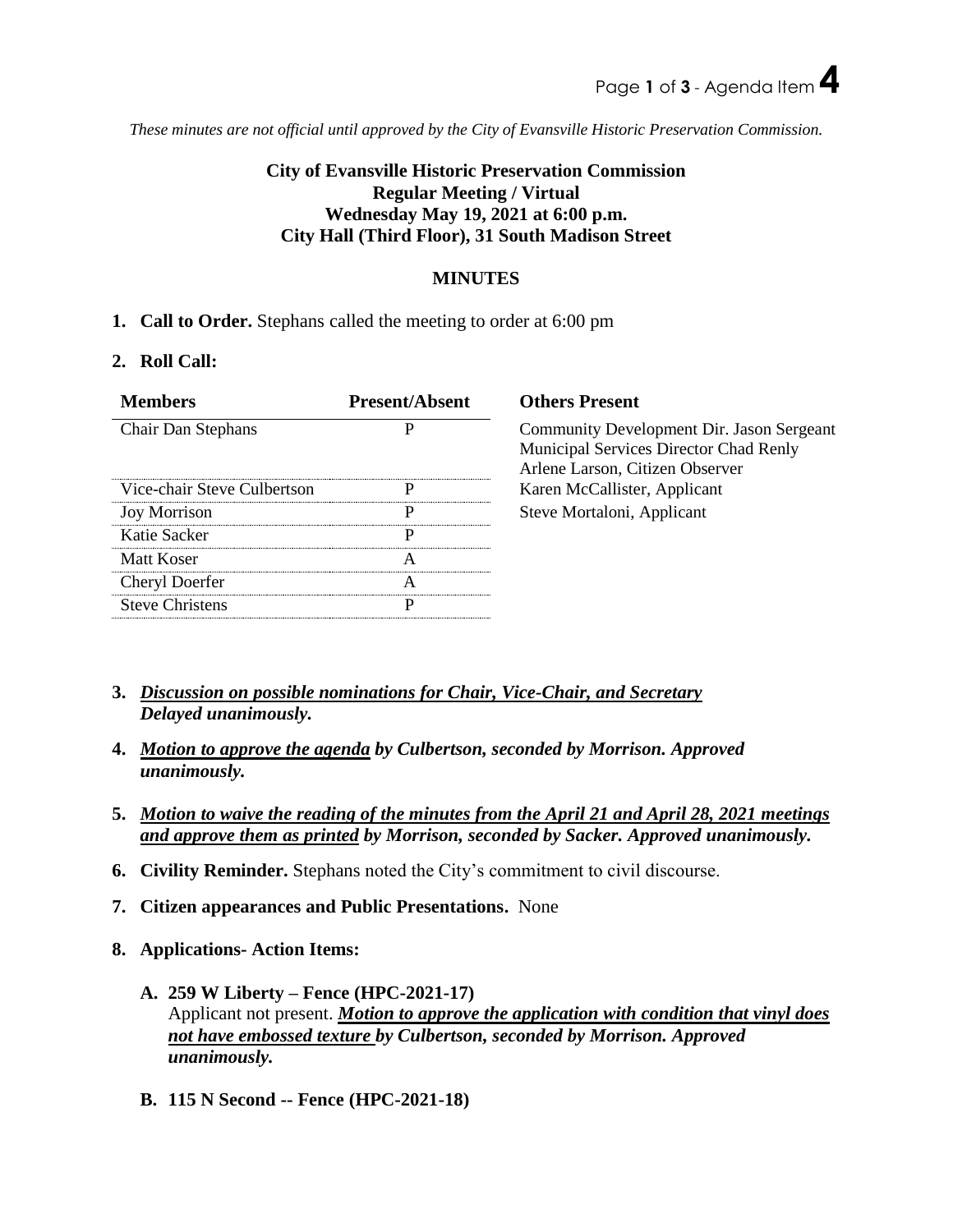*These minutes are not official until approved by the City of Evansville Historic Preservation Commission.*

Applicant not present. The application states that it is a 6ft dog-ear picket fence. *Motion to approve the application by Christens, seconded by Culbertson. Approved unanimously.*

# **C. 409 S First – Deck (HPC-2021-20)**

Applicant not present. The application states the deck is in the rear of the house in place of an existing deck with a slight shape change. *Motion to aprove the application by Culbertson, seconded by Sacker. Approved unanimously.*

### **D. 328 W Main – Roof and Gutters (HPC-2021-21)**

Applicant not present. The application states this is a replacement only. Applicant states the exiting asphalt shingles and will be replaced with modern gray or brown asphalt shingles. *Motion to accept the application by Culbertson, seconded by Morrison. Approved unanimously.*

# **9. Discussion Items:**

### **A. 20 Mill – Demolition and Reconstruction (HPC-2021-10 and HPC-2021-16)**

Applicant Steve Mortaloni present. The Commission discussed the site tour and documentation which took place on Wednesday April 28 @ 6:30 – 20 Mill Street. Some commissioners who had viewed the property noted that most of the building was not original and had lost much of the historic elements. The poor condition of parts of the property was noted meaning repair would be difficult. Morrison expressed concern that the proposed design may not be in keeping with the Historic District and the surrounding properties. No action was taken on this application, Stephans agreed to meet with the applicant when he had plans to discuss for the new construction to make sure it met the historic criteria before it came to a vote.

### **B. Discussion on Application to Plaque a Home**

The commission discussed with Sergeant whether a deed restriction would be required to plaque a home or if a landmark application would be sufficient, particularly when adding a plaque to a home outside of the Historic District. Stephans stated a preference to having landmarking being one defined thing and not having some plaqued homes with a deed restriction and some without a deed restriction. A landmark application form will be distributed to the commissioners and this discussion will continue at the next meeting.

### **C. Discussion of Dam and Creek Wall Repairs**

Renly gave an update on the damage and the project. Renly stated that an area of the wall that currently is gabion basket and rock must become concrete as critical dam infrastructure to prevent erosion. Stephans asked about the possibility of using stone veneered concrete on the wall. Renly explained that the veneer would limit the ability to inspect the concrete underneath and that the DNR is required to inspect it annually. The Commission discussed the possibility of replacing the rock with stone, which was there previously, instead of concrete. Discussion was also made of possibly using formed concrete to give it a stone appearance if the DNR does require concrete.